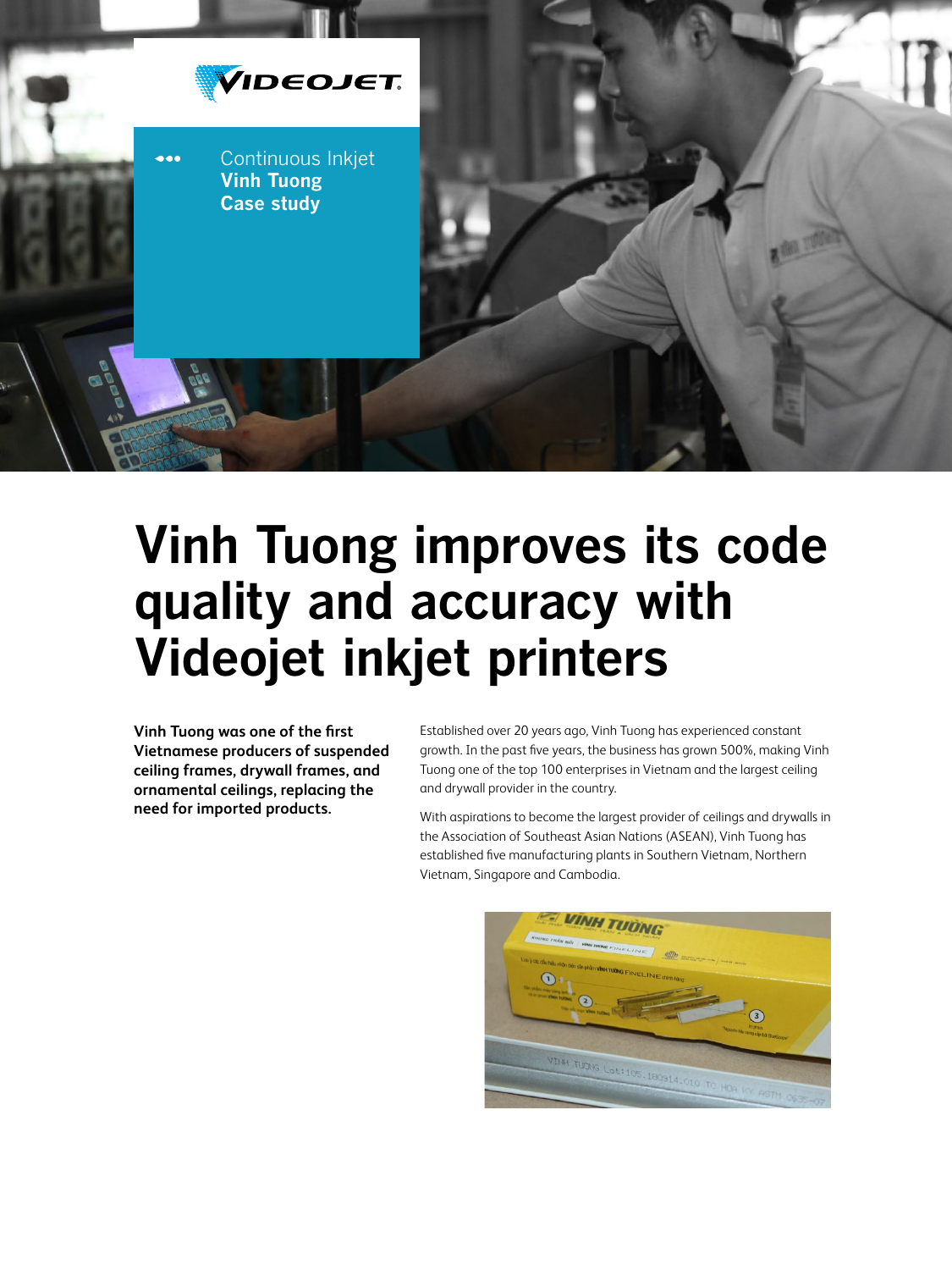**"Getting the right code on the right product with a high quality print helps us to reduce our cost of production but also strengthens the brand of our products."**

**Chuong Trinh Huy, Production Director Vinh Tuong**

**Vinh Tuong produces more than 25 million square meters of ceiling frames and 30 million board products, distributed by a network of 260 distributors and agents across ASEAN, Australia, Sri Lanka and South Africa.** 



The Vietnam manufacturing site employs more than 330 people to manage 30 tons of daily production. To address the increase in customers, and in turn production demand, Vinh Tuong recognized a need to evaluate its coding process without compromising its own strict standards. This includes a quality management system that is compliant with ISO 9001:2008 certified by Swiss SGS.

Coding the 'product type' and its 'quality standard' directly onto the steel fabricated products provides visibility to Vinhn Tuong's customers and a level of confidence in the quality of the products. Other typical information applied to the products includes logo and company name, date of manufacture and lot codes.

Product coding is required to meet government and customer requirements, but also acts as a form of brand awareness. This is important to a business with a strong reputation and market-leading position in the construction industry.

Simply applying a code to the product is not difficult, but maintaining a level of performance and consistent print quality can be challenging in the production environment at Vinh Tuong's Hanoi City factory. Any continuous inkjet (CIJ) printing equipment installed at Vinh Tuong must withstand a dirty environment with frequent temperature fluctuations.

The company wanted a printing solution that delivered the utmost reliability and performance while minimizing unexpected downtime, which interrupts production and may cause profit losses. Videojet approached Vinh Tuong in partnership with their long-time distributor, An Hong, to offer a demonstration of the Videojet 1000 Line CIJ printer.

The 1000 Line CIJ printers have a strong reputation for reliability, performance and simple usability. Smart features such as Dynamic Calibration<sup>™</sup>, which automatically adjusts the printer to maintain optimum ink viscosity in varying temperatures, and CleanFlow™, which provides positive flow of filtered air to help reduce ink buildup that can cause downtime, aligned perfectly to Vinh Tuong's operational needs. These uptime advantages, as well as successful print sampling, led Vinh Tuong to purchase 1000 Line printers.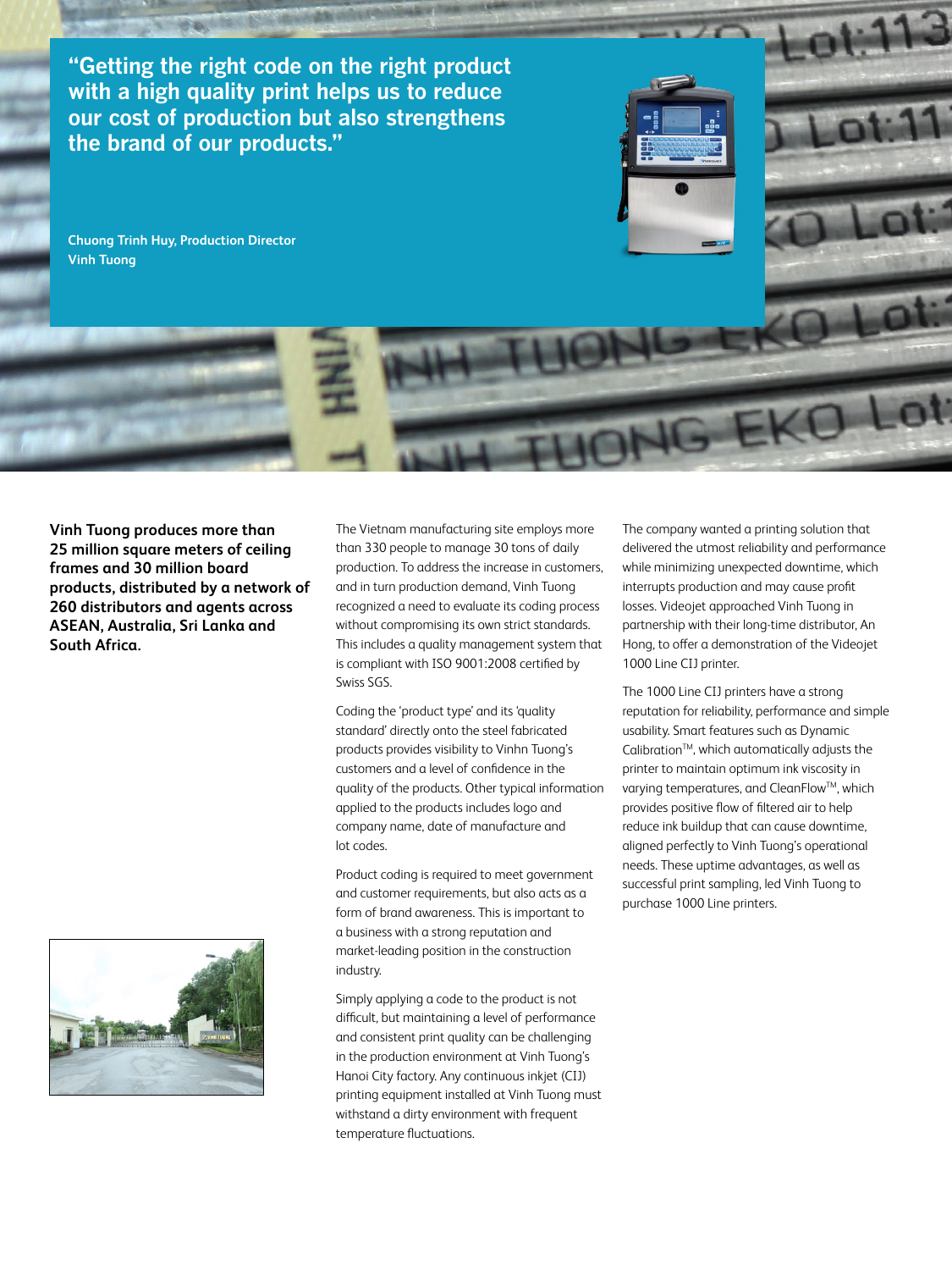









The printers were put straight to the test, running ten hours per day, six days per week across eight production lines. Ching Trinh Huy, Production director at Vinh Tuong explained,

"We were very pleased with the collaborative approach given by Videojet and An Hong. They really understood our demands and were quick to identify solutions to improve our coding process and satisfy our requirements."

The new 1000 Line printers made operation simple and fast, leaving production teams with more time to focus on other critical business processes rather than maintaining their CIJ equipment. Downtime events decreased, which resulted in attractive financial gains for the business.

Chuong Trinh Huy continued, "The previous printers were down at least one shift more per month with the total cost of downtime at \$12,000 to cover the cost of 10 workers, plus a loss of 8 tons of product. This gave us a saving of approximately \$10,000 per month, making the machines' return on investment very good."

Another area the company wanted to focus on was print quality and code accuracy. Vinh Tuong changes the printed codes four times daily and has around 250 codes to manage. "The operators prepare each message which is checked by their manager before printing. We are careful to ensure codes are correct but a more automated process would be more reliable," said Chuong Trinh Huy.